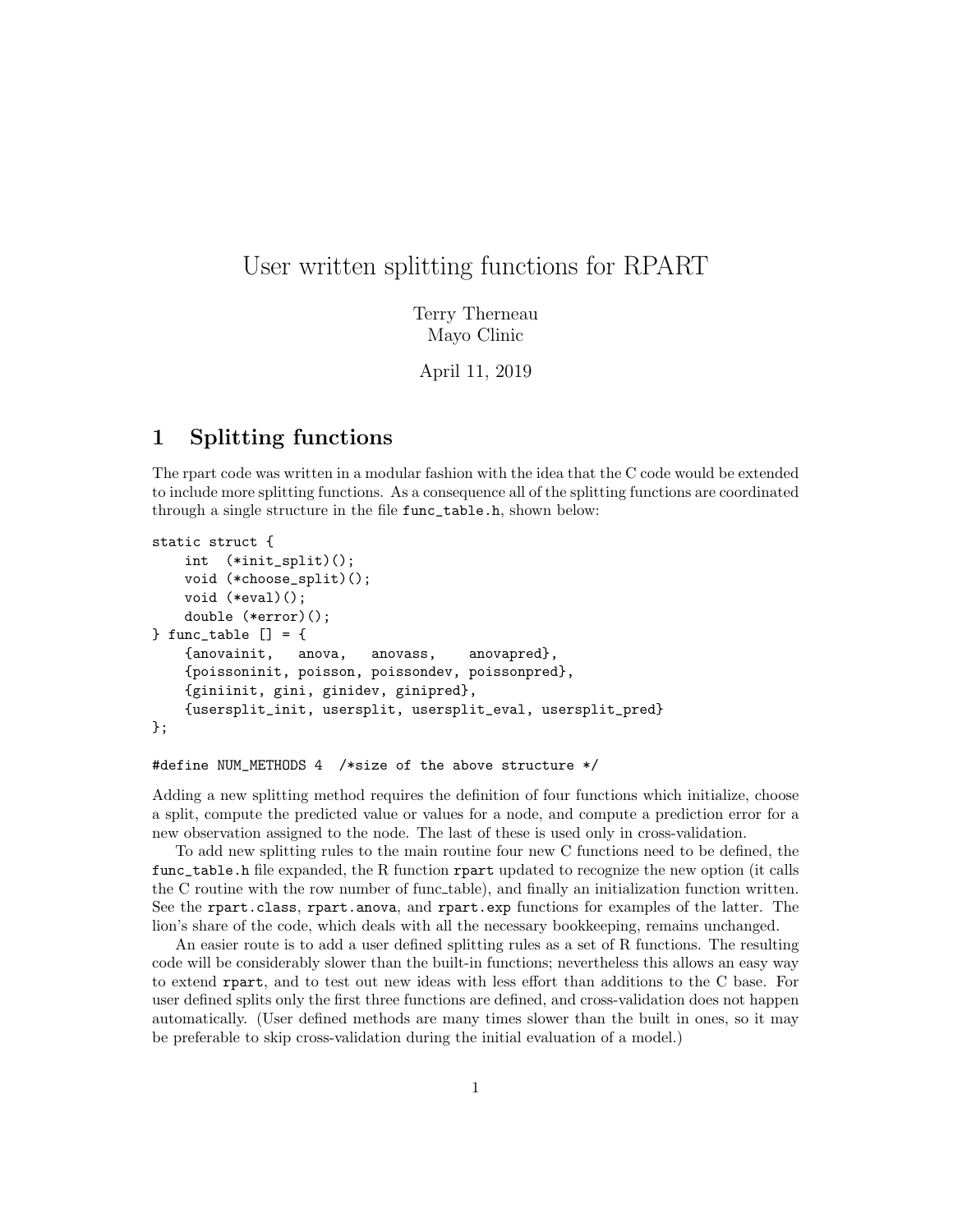### 2 Anova function

As the first illustration we show how to add anova splitting as a user-written addition. This method is also one of those built into the C code, so we can also check the correctness of the results.

### 2.1 Initialization function

```
> itemp <- function(y, offset, parms, wt) {
      if (is.mathrix(y) && ncol(y) > 1)
         stop("Matrix response not allowed")
      if (!missing(parms) && length(parms) > 0)
          warning("parameter argument ignored")
      if (length(offset)) y <- y - offset
      sfun <- function(yval, dev, wt, ylevel, digits ) {
                    paste(" mean=", format(signif(yval, digits)),
                          ", MSE=" , format(signif(dev/wt, digits)),
                          sep = '')}
      environment(sfun) <- .GlobalEnv
      list(y = c(y)), parms = NULL, numresp = 1, numy = 1, summary = sfun)
  }
```
On input the function will be called with

- y the response value as found in the formula. Note that rpart will normally have removed any observations with a missing response.
- offset the offset term, if any, found on the right hand side of the formula

parms the vector or list (if any) supplied by the user as a parms argument to the call.

wt the weight vector from the call, if any

The last two arguments are optional. The initialization function needs to perform any data checks, deal with the offset vector if present, and return a list containing

- y the value of the response, possibly updated
- numy the number of columns of y
- numresp the length of the prediction vector for each node
- summary optional: a function which will produce a 1–3 line summary for the node, to be used by summary.rpart.
- print optional: a function which will produce a one line summary for the print function.
- text optional: a function which will produce a short label for the node, used by the plot function.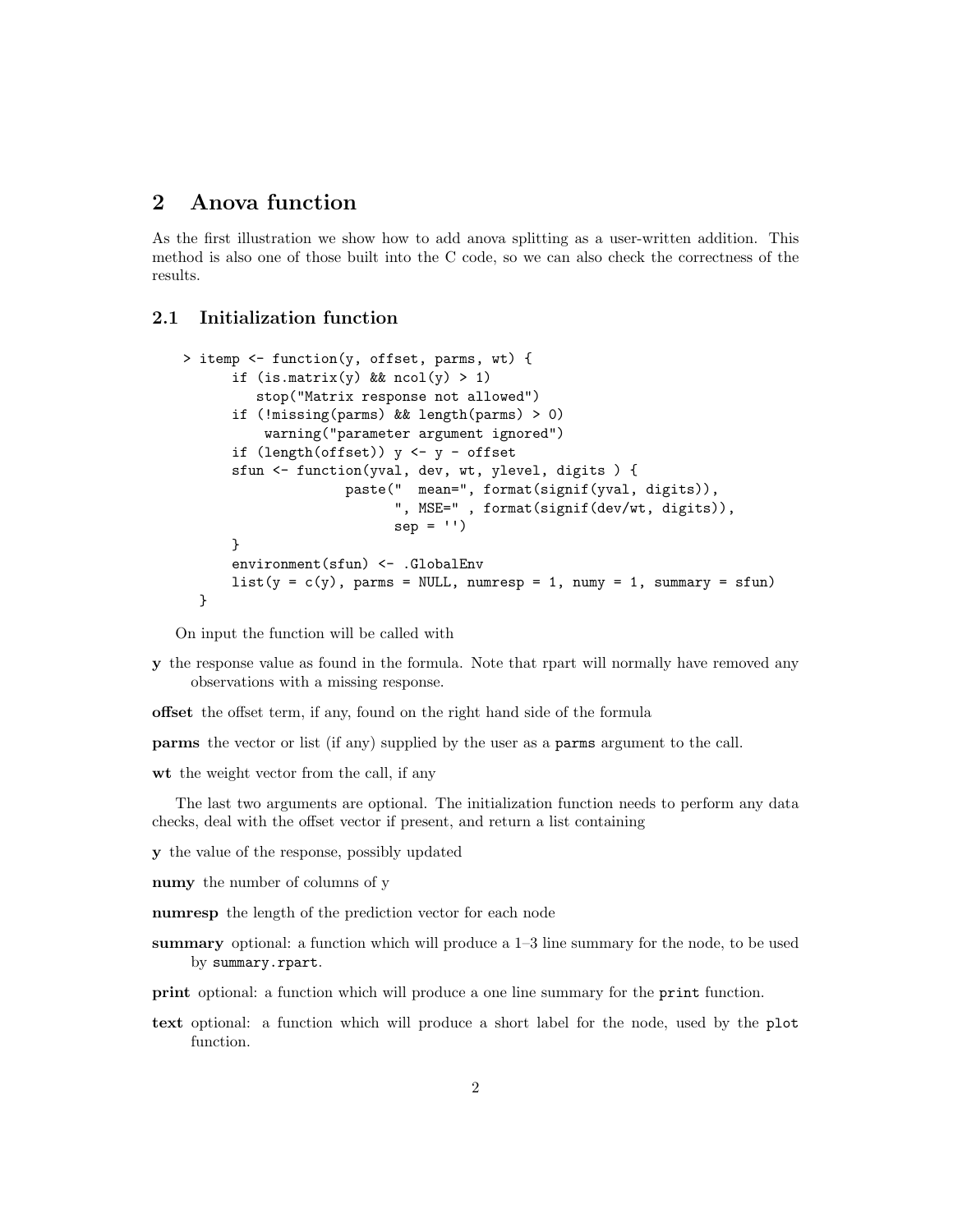The parameters vector can contain whatever might be appropriate for the method, e.g. the variance of a prior distribution. The vector of parameters passed forward need not be he same as the set passed into the routine. In anova splitting there are no extra parameters.

The summary function will be called with arguments which are

- yval= the response value for the node
- $\bullet$  dev = the deviance for the node
- $\bullet$  wt = the sum of weights at the node (number of observations)
- ylevel  $=$  the levels of y, if y is categorical
- $\bullet$  digits = the current setting for digits

It should return a character vector. The text function will be called with these arguments plus two more

- $\bullet$  n= the number of observations in the node
- $\bullet$  use.n = TRUE/FALSE, see the help page for  $text.rpart$

The print function is called only with yval, ylevels, and digits.

The only puzzling line may be environment  $(\text{stun})$  <- .GlobalEnv. R ensures that any function can access variables that are *not* passed in as arguments via a mechanism called environments. As a trivial example

```
> temp <-4> fun1 \leftarrow function(x) {
       q \le -15z \sim 10fun2 \leftarrow function(y) y + z + temp
       fun2(x^2)}
> fun1(5)
[1] 39
```
The definition of fun2 essentially contains a copy of z (and q as well) to ensure that this works. The exception to this is objects at the top level such as temp above; the user is responsible for the retention of those via their answer to the "save" question at the end of an R session.

The consequence of this is that the summary function created by a call to itemp will by default have copies of all of the external variables that it might make use of, in this case all of the input arguments. The summary function is in fact self-contained and makes reference only to its input arguments (doing otherwise is bad programming, in my opinion) and so needs none of these. Setting the environment of the function to .GlobalEnv in essence tells R to treat the function as though it had been defined at top level, i.e., the input prompt, and thus not attach these extraneous copies. I first became aware of this issue when using a huge data set, and found that the saved output of the fit took up an inordinate amount of disk space due to data copies attached to the summary function.

Do not take this as a critique of R environments in general. The rules governing them need to be responsive to a large ensemble of conditions; in this particular case the results are not ideal but in the main they are the best compromise possible.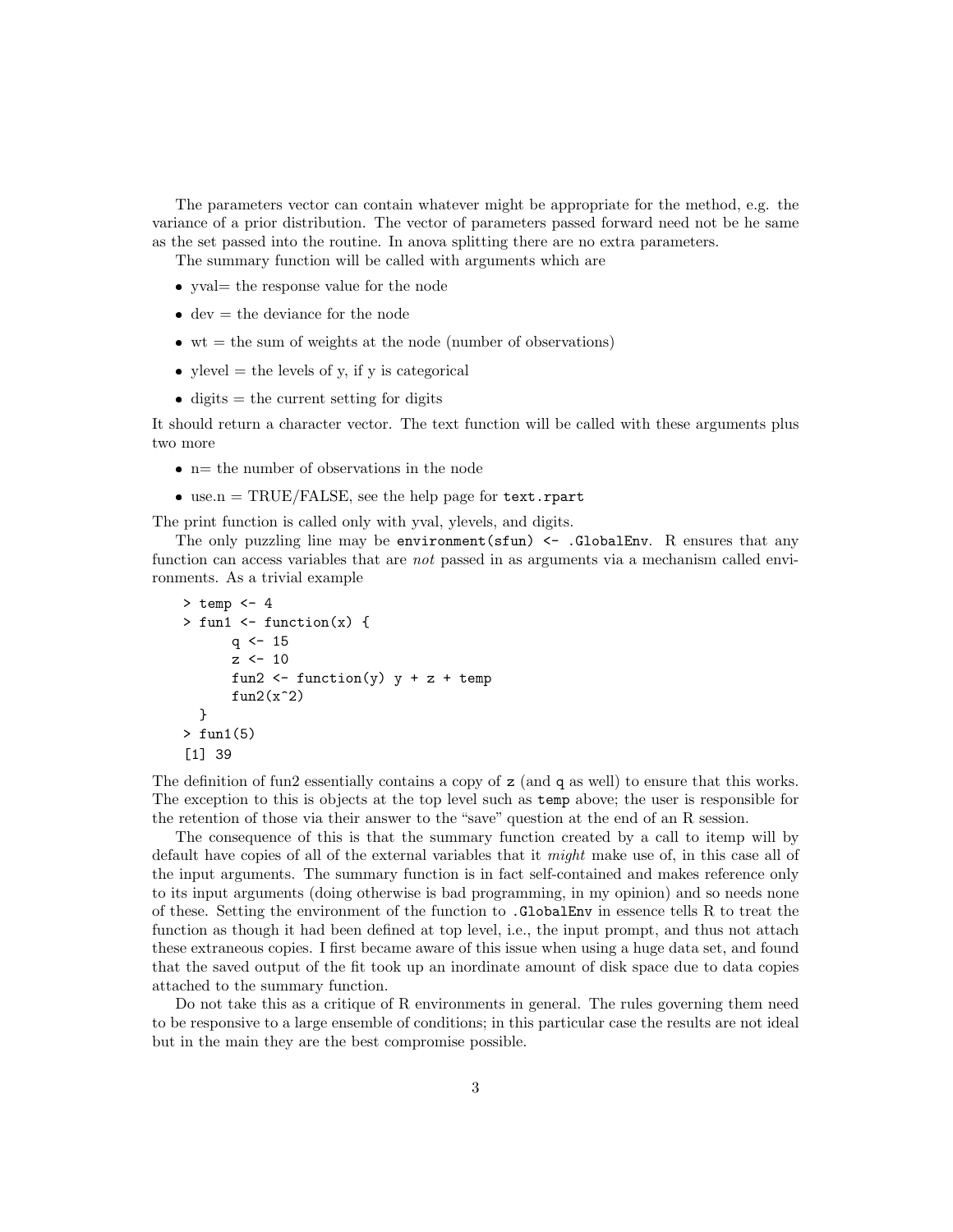#### 2.2 Evaluation function

The evaluation function is called once per node. It needs to produce a deviance for the node along with a vector to be used as a label for the node.

```
> etemp <- function(y, wt, parms) {
      wmean <- sum(y*wt)/sum(wt)
      rss \leq sum(wt*(y-wmean)^2)
      list(label = wmean, deviance = rss)
 }
```
As an example of a longer label, the gini splitting method for categorical outcomes returns both the chosen group and the full vector of estimated group probabilities. The deviance value that is returned does not need to be an actual deviance associated with a log-likelihood, any impurity measure for the node will work. However, the pruning algorithm used during tree construction will be most efficient if the value 0 corresponds to a perfectly pure node. (The pruning code decides when a branch would be futile and further computations on it can thus be avoided.)

### 2.3 Splitting function

The splitting function is where the work lies. It will be called once for every covariate at each potential split. The input arguments are

- y vector or matrix of response values
- wt vector of weights
- x vector of x values

parms vector of user parameters, passed forward

continuous if TRUE the x variable should be treated as continuous

The data will have been subset to include only the non-missing subset of x and y at the node, and if x is continuous all values will be in the sorted order of the x variable. If x is continuous the routine should return two vectors each of length  $n - 1$ , where n is the length of x:

- goodness the utility of the split, where larger numbers are better. A value of 0 signifies that no worthwhile split could be found (for instance if y were a constant). The ith value of goodness compares a split of observations 1 to i versus  $i + 1$  to n.
- direction A vector of the same length with values of  $-1$  and  $+1$ , where  $-1$  suggests that values with  $y <$  cutpoint be sent to the left side of the tree, and a value of  $+1$  that values with y < cutpoint be sent to the right. This is not critical, but sending larger values of y to the right, as is done in the code below, seems to make the final tree easier to read.

The reason for returning an entire vector of goodness values is that the parent code is responsible for handling the minimum node size constraint, and also for dealing with ties. When x is continuous the split routine actually has no reason to look at x.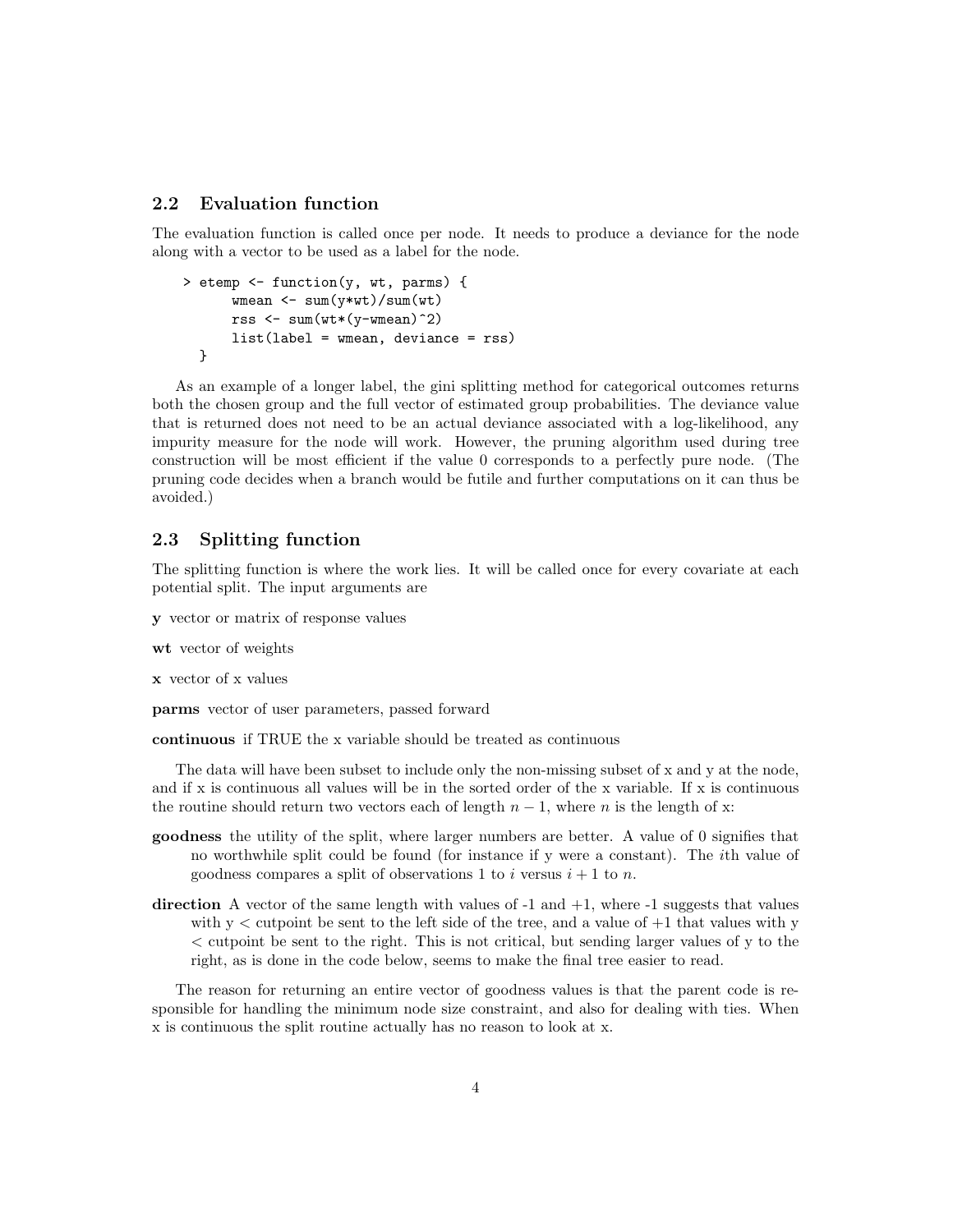```
> stemp <- function(y, wt, x, parms, continuous)
  {
      # Center y
      n <- length(y)
      y \leftarrow y - \text{sum}(y*wt)/\text{sum}(wt)if (continuous) {
          # continuous x variable
          temp \leftarrow cumsum(y*wt)[-n]
          left.wt <- cumsum(wt)[-n]
          right.wt < -sum(wt) - left.wtlmean <- temp/left.wt
          rmean <- -temp/right.wt
          goodness <- (left.wt*lmean^2 + right.wt*rmean^2)/sum(wt*y^2)
          list(goodness = goodness, direction = sign(lmean))
      } else {
          # Categorical X variable
          ux \leftarrow sort(unique(x))wtsum <- tapply(wt, x, sum)
          ysum <- tapply(y*wt, x, sum)
          means <- ysum/wtsum
          # For anova splits, we can order the categories by their means
          # then use the same code as for a non-categorical
          ord <- order(means)
          n <- length(ord)
          temp <- cumsum(ysum[ord])[-n]
          left.wt <- cumsum(wtsum[ord])[-n]
          right.wt < -sum(wt) - left.wtlmean <- temp/left.wt
          rmean <- -temp/right.wt
          list(goodness= (left.wt*lmean^2 + right.wt*rmean^2)/sum(wt*y^2),
               direction = ux[ord])}
  }
```
The code above does the computations for all the split points at once by making use of two tricks. The first is to center the y values at zero (so the grand mean is zero), and the second takes advantage of the many ways to write the "effect" sum of squares for a simple two group anova. The key identity is

$$
\sum (y_i - c)^2 = \sum (y_i - \overline{y})^2 + n(c - \overline{y})^2
$$
\n(1)

If you have an old enough statistics book, this is used to show that for a 1-way anova the between groups sum of squares  $SS_B$  is

$$
SS_B = n_l(\overline{y}_l - \overline{y})^2 + n_r(\overline{y}_r - \overline{y})^2
$$
\n(2)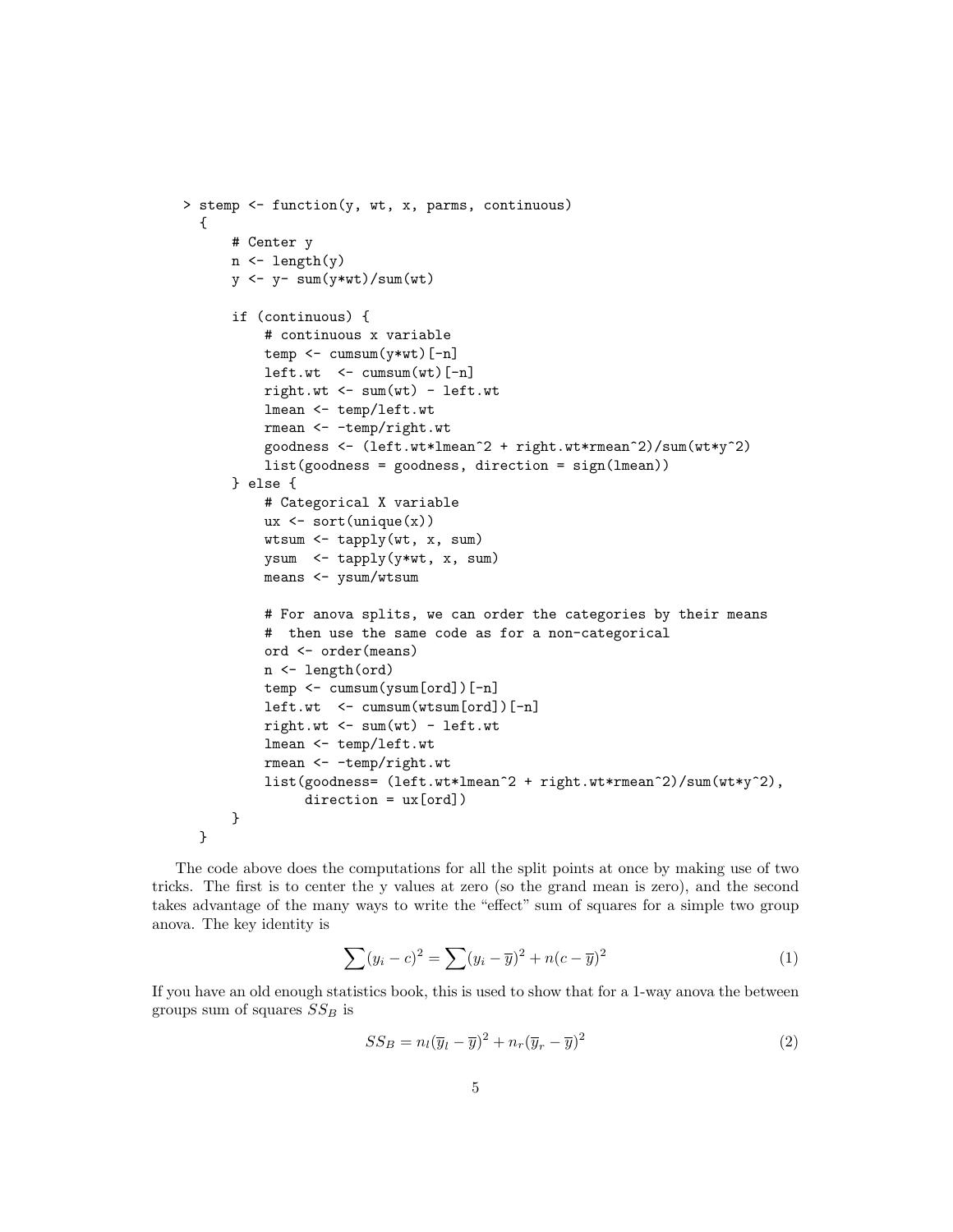where  $n_l$  is the number of observations in the left group,  $\overline{y}_l$  the mean of y in the left group,  $\overline{y}$ the overall mean, and  $n_r \bar{y}_r$ , the corresponding terms for the right hand group.

Centering at zero makes  $\bar{y}$  zero in (2), and the terms then can be computed for all splits at once using the cumsum function. Extension of the formulas to case weights is left as an exercise for the reader.

If the predictor variable x is categorical with k classes then there are potentially  $2^{k-1} - 1$ different ways to split the node. However, for most splitting rules the optimal rule can be found by first ordering the groups by their average y value and then using the usual splitting rule on this ordered variable. For user mode rules this is assumed to be the case. The variable x is supplied as integer values  $1, 2, \ldots, k$ . On return the direction vector should have k values giving the ordering of the groups, and the goodness vector  $k - 1$  values giving the utility of the splits.

#### 2.4 Test

We can test the above code to make sure that it gives the same answer as the built-in anova splitting method.

```
> library(rpart)
> mystate <- data.frame(state.x77, region=state.region)
> names(mystate) <- casefold(names(mystate)) #remove mixed case
> ulist <- list(eval = etemp, split = stemp, init = itemp)
> fit1 <- rpart(murder ~ population + illiteracy + income + life.exp +
                hs.grad + frost + region, data = mystate,
                method = ulist, minsplit = 10)
> fit2 <- rpart(murder ~ population + illiteracy + income + life.exp +
                hs.grad + frost + region, data = mystate,
                method = 'anova', misplit = 10, xval = 0)> all.equal(fit1$frame, fit2$frame)
[1] TRUE
> all.equal(fit1$splits, fit2$splits)
[1] TRUE
> all.equal(fit1$csplit, fit2$csplit)
[1] TRUE
> all.equal(fit1$where, fit2$where)
[1] TRUE
> all.equal(fit1$cptable, fit2$cptable)
[1] TRUE
```
The all equal test can't be done on fit1 vs fit2 as a whole since their call component will differ.

### 3 Cross validation

To do cross-validation on user written rules one needs to use the xpred.rpart routine. This routine returns the predicted value(s) for each observation, predicted from a fit that did not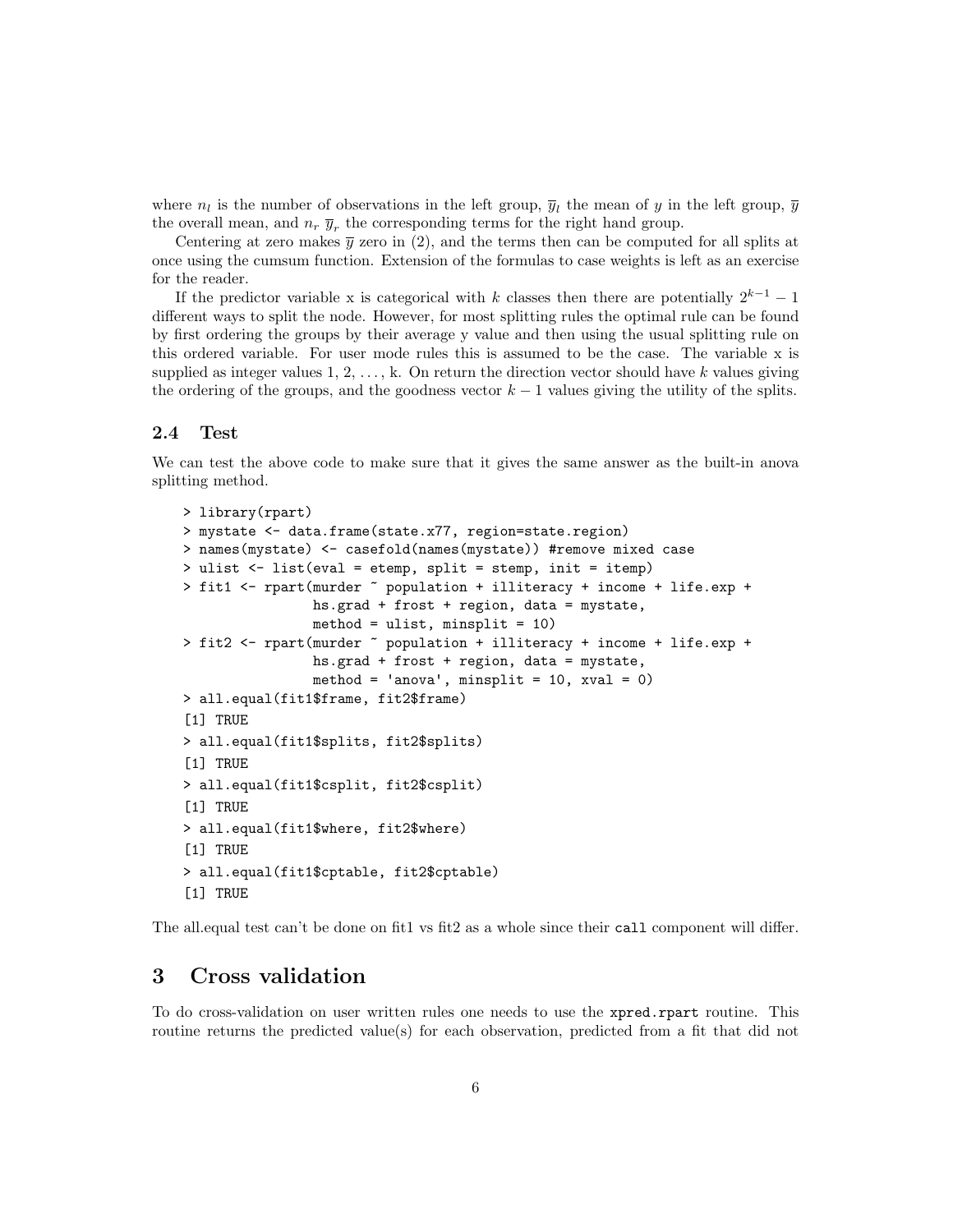include that observation. The result is a matrix with one row per subject and one column for each complexity parameter value. As an example we will replicate the cross-validation results for the anova model above. In order to get the same groupings we fix the xval group membership in advance.

```
> xgroup \leq rep(1:10, length = nrow(mystate))
> xfit <- xpred.rpart(fit1, xgroup)
> xerror <- colMeans((xfit - mystate$murder)^2)
> fit2b <- rpart(murder ~ population + illiteracy + income + life.exp +
                  hs.grad + frost + region, data = mystate,
                  method = 'anova', minsplit = 10, xval = xgroup)
> topnode.error <- (fit2b$frame$dev/fit2b$frame$wt)[1]
> xerror.relative <- xerror/topnode.error
> all.equal(xerror.relative, fit2b$cptable[, 4], check.attributes = FALSE)
[1] TRUE
```
#### 3.1 Smoothed anova

...

For any particular covariate consider a plot of  $x=$  split point vs  $y=$  goodness of split; figure 1 shows an example for the state data set, along with a smoothed curve. The plot points are very erratic. At one time we entertained the idea that a more stable split point would be found by finding the maximum value for a smoothed version of the plot. Exactly how to smooth is of course a major issue in such an endeavor.

Modification of the anova splitting routine to test this is quite easy  $-\frac{1}{2}$  simply add a few lines to the stemp routine:

```
goodness= (left.wt*lmean^2 + right.wt*rmean^2)/sum(wt*y^2)
rx < - rank(x[-1]) #use only the ranks of x, to preserve invariance
fit <- smooth.spline(rx, goodness, df=4)
list(goodness= predict(fit, rx)$y, direction=sign(lmean))
        }
  else {
...
```
### 4 Alternating logistic regression

Chen [1] used a mixed logistic regression model to fit clinical and genetic marker data.

$$
E(y) = \frac{e^{\eta_1 + \eta_2}}{1 + e^{\eta_1 + \eta_2}}
$$
\n(3)

where  $\eta_1 = X\beta$  is a standard linear predictor based on clinical variables X and  $\eta_2$  is based on a tree model using a set of genetic markers Z. The solution was computed using alternate steps of an ordinary logistic regression on X treating  $\eta_2$  as an offset, and an rpart fit for Z treating  $\eta_1$  as an offset.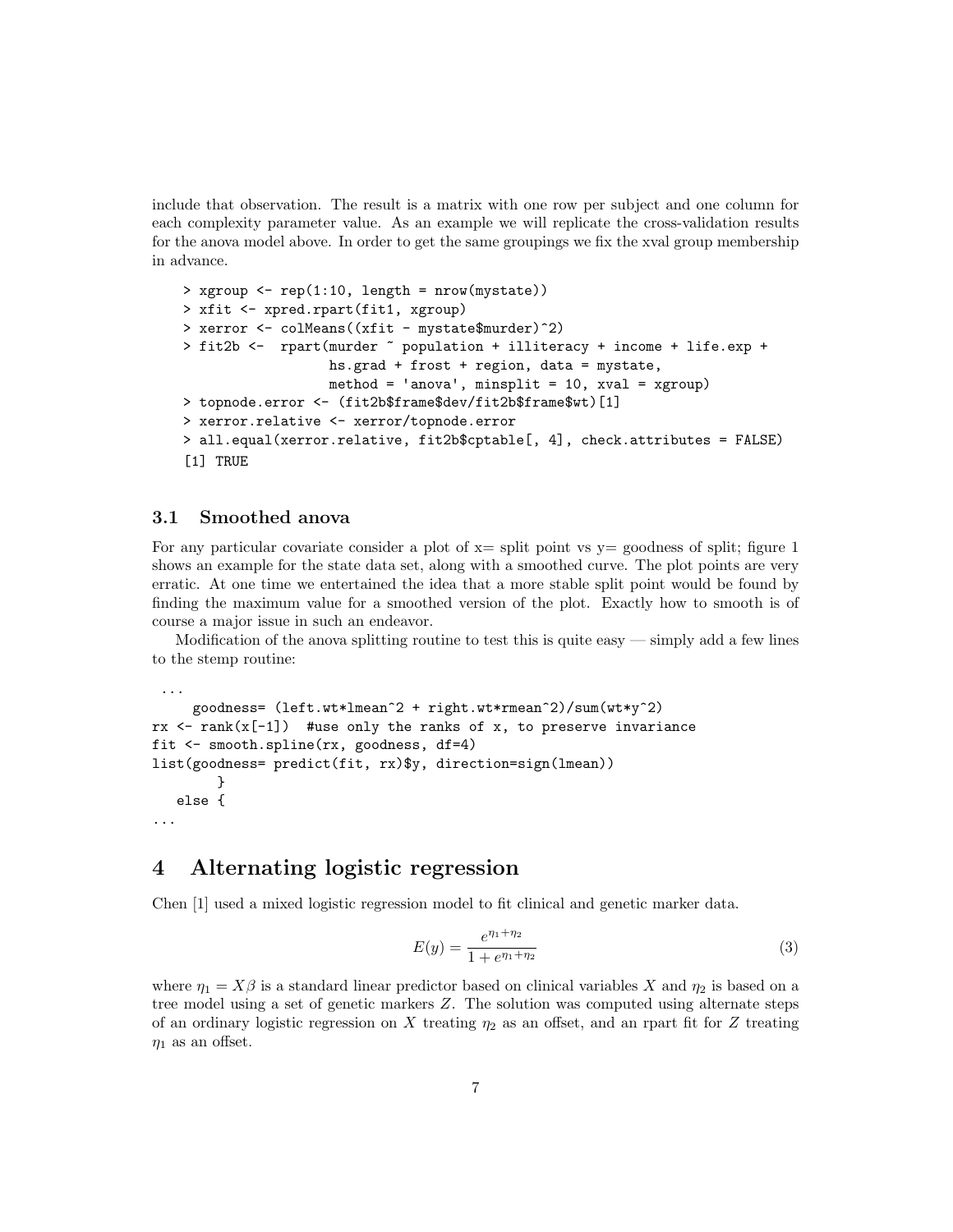

Figure 1: Goodness of split for predicting income from illiteracy, using the state data.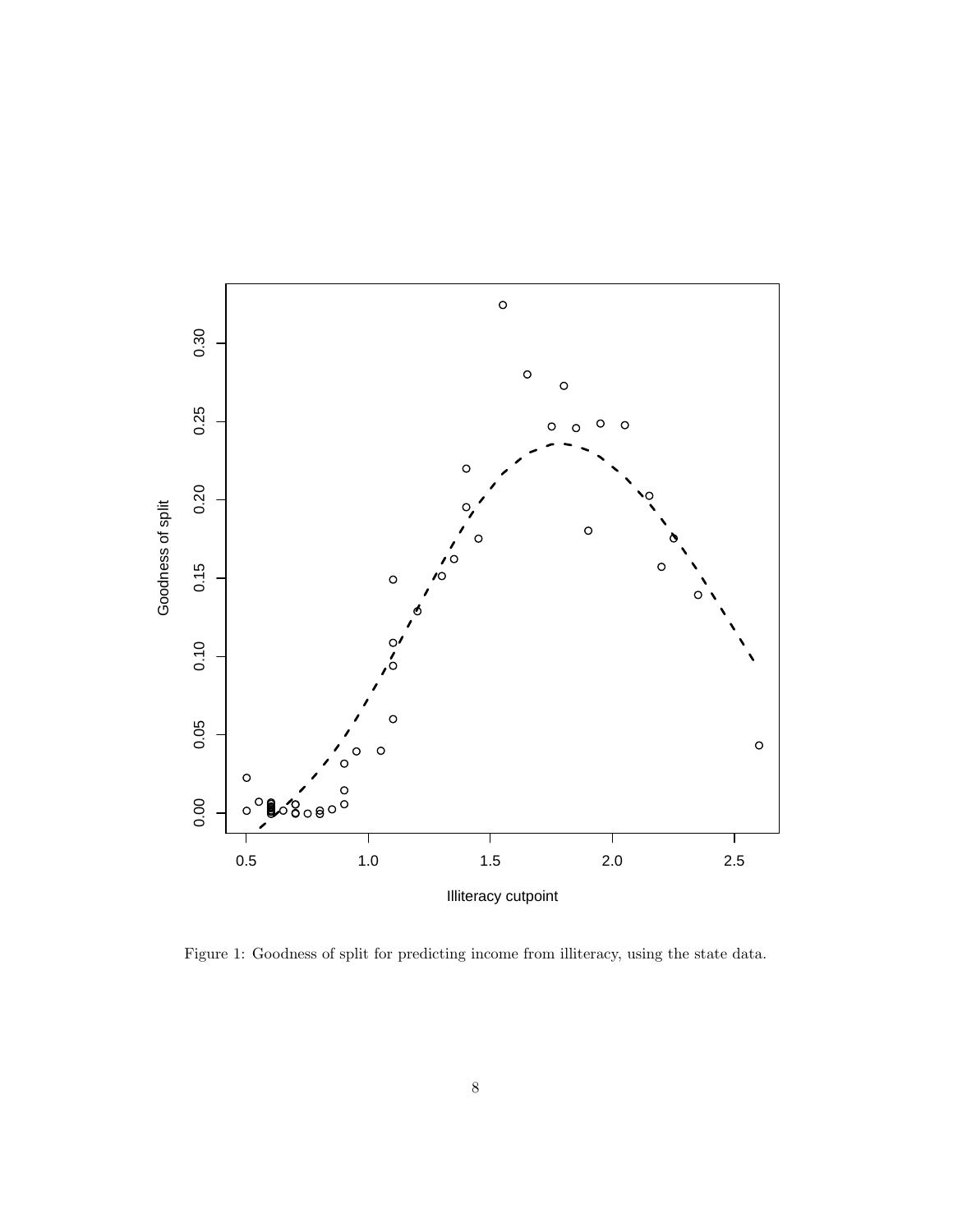For many splitting rules the initialization function can take care of offset terms once and for all by modifying the y vector, but this is not the case for logistic regression. In order to make the offset visible to the splitting function we create a 2 column "response" consisting of the original y vector in the first column and the offset in the second.

```
> loginit <- function(y, offset, parms, wt)
 {
      if (is.null(offset)) offset <- 0
      if (\text{any}(y := 0 \& y := 1)) stop ('response must be 0/1')
      sfun <- function(yval, dev, wt, ylevel, digits ) {
                    paste("events=", round(yval[,1]),
                           ", coef= ", format(signif(yval[,2], digits)),
                           ", deviance=" , format(signif(dev, digits)),
                           sep = '')environment(sfun) <- .GlobalEnv
      list(y = child(y, offset), parms = 0, numresp = 2, numy = 2,summary = stun)}
> logeval <- function(y, wt, parms)
  {
      tfit \leq glm(y[,1] \sim offset(y[,2]), binomial, weight = wt)
      list(label = c(sum(y[,1]), \text{tfit}\$coeff), deviance = tfit$deviance)}
```
The evaluation function returns the number of positive responses along with the fitted coefficient.

The splitting function attempts every possible logistic regression. A much faster version could almost certainly be written based on a score test, however.

```
> logsplit <- function(y, wt, x, parms, continuous)
  {
      if (continuous) {
           # continuous x variable: do all the logistic regressions
          n \leftarrow \text{nrow}(y)goodness <- double(n-1)
           direction <- goodness
           temp \leftarrow rep(0, n)for (i in 1:(n-1)) {
               temp[i] <- 1
               if (x[i] := x[i+1]) {
                   tfit \leq glm(y[,1] \sim temp + offset(y[,2]), binomial, weight = wt)
                   goodness[i] <- tfit$null.deviance - tfit$deviance
                   direction[i] <- sign(tfit$coef[2])
               }
           }
      } else {
           # Categorical X variable
```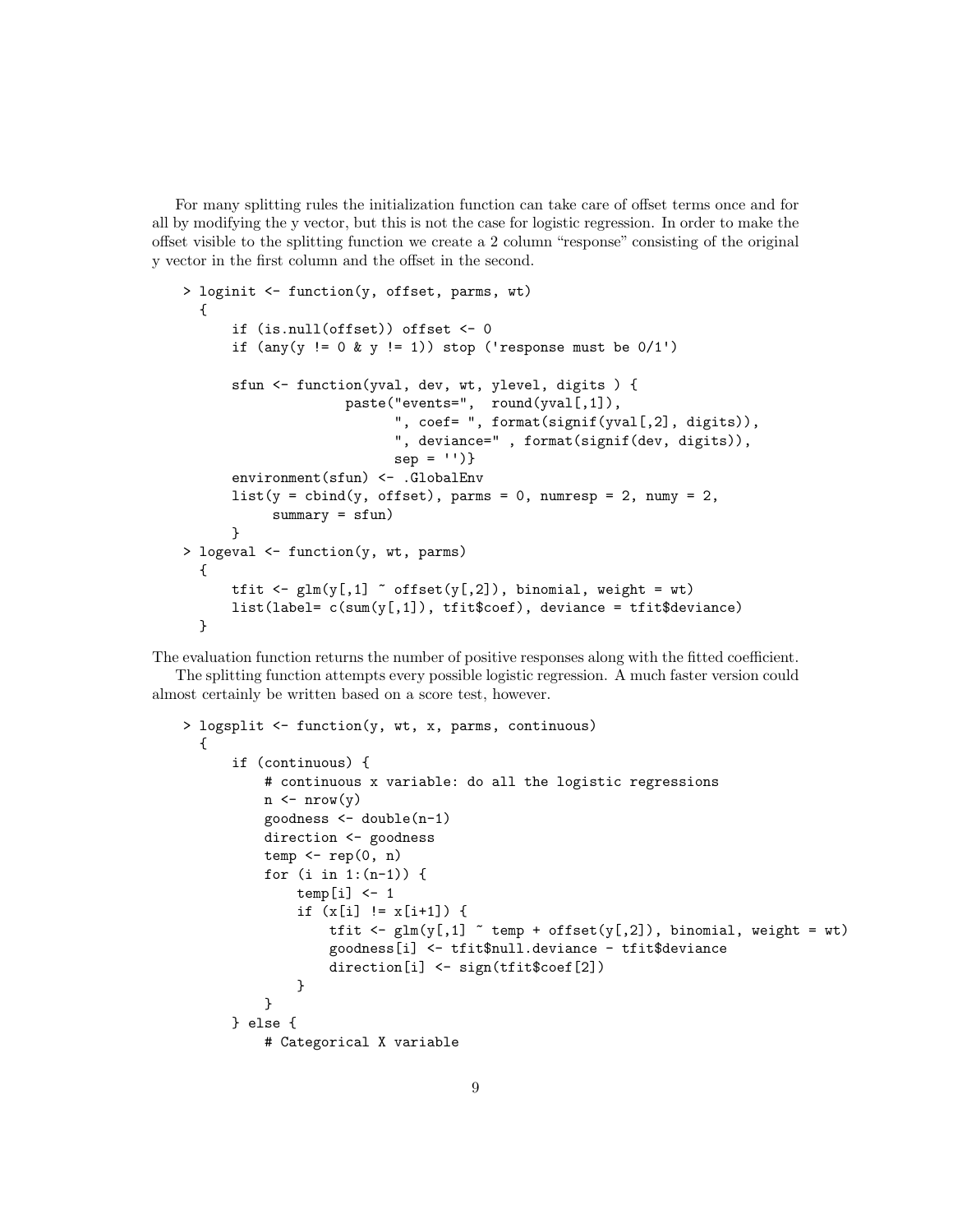```
# First, find out what order to put the categories in, which
        # will be the order of the coefficients in this model
        tfit \leq glm(y[,1] \sim factor(x) + offset(y[,2]) - 1, binomial, weight = wt)
        ngrp <- length(tfit$coef)
        direction <- rank(rank(tfit$coef) + runif(ngrp, 0, 0.1)) #break ties
        # breaking ties -- if 2 groups have exactly the same p-hat, it
           does not matter which order I consider them in. And the calling
        # routine wants an ordering vector.
        #
        xx \leq direction [match(x, sort(unique(x)))] #relabel from small to large
        goodness <- double(length(direction) - 1)
        for (i in 1:length(goodness)) {
            tfit \leq glm(y[,1] \leq I(xx > i) + offset(y[,2]), binomial, weight = wt)
            goodness[i] <- tfit$null.deviance - tfit$deviance
        }
    }
    list(goodness=goodness, direction=direction)
}
```
### 5 Categorical splits

A common question from users concerns the splitting rules for a categorical predictor. If a categorical predictor has 5 levels, why don't we need to evaluate all  $2^4 = 16$  possible ways of splitting this into two groups? The result is based on a fairly simple observation. Think of the choice of a split as two problems: selection of a pair of predicted values  $p1$  and  $p2$ , and selection of the observations into two groups  $g_1$  and  $g_2$ . Then the problem is to find

$$
\min_{g1,g2} \left[ \min_{p1,p2} \sum_{i \in g1} E(y_i, p1) + \sum_{i \in g2} E(y_i, p2) \right]
$$

where  $E$  is our error in prediction function. The inner optimization is trivial for most problems, so we normally don't think about it. For a continuous  $y$  variable for instance the error is  $E(y, p) = (y = p)^2$  and p1 is the mean y value of all subjects in group 1.

Now reverse the order of the above equation, and instead think of the "outer loop" of the optimization as first a selection of the two predicted values  $p_1$  and  $p_2$ , followed by finding the optimal grouping for those predicted values. When the predictor  $x$  is categorical this reduces to checking whether  $\sum E(y, p1)$  or  $\sum E(y, p2)$  is smaller, when summed over all the observations having each particular level of x, and then assigning that level to group  $q_1$  or  $q_2$  accordingly.

For squared error loss it is easy to see that this last step will be to assign a subset to group g1 if mean(y), over that subset, is closer to p1 than to p2. Thus, whatever the values of p1 and p2, the best split of the data divides the groups according to low versus high values of  $\bar{y}$ . If x has k levels, this shows that the only *admissible* splits are the  $k-1$  groupings that first order the data according to the within level means: as  $p1$  and  $p2$  range over the entire real plane these are the only inner loop solutions that will arise. Knowing this, the computer code does not have